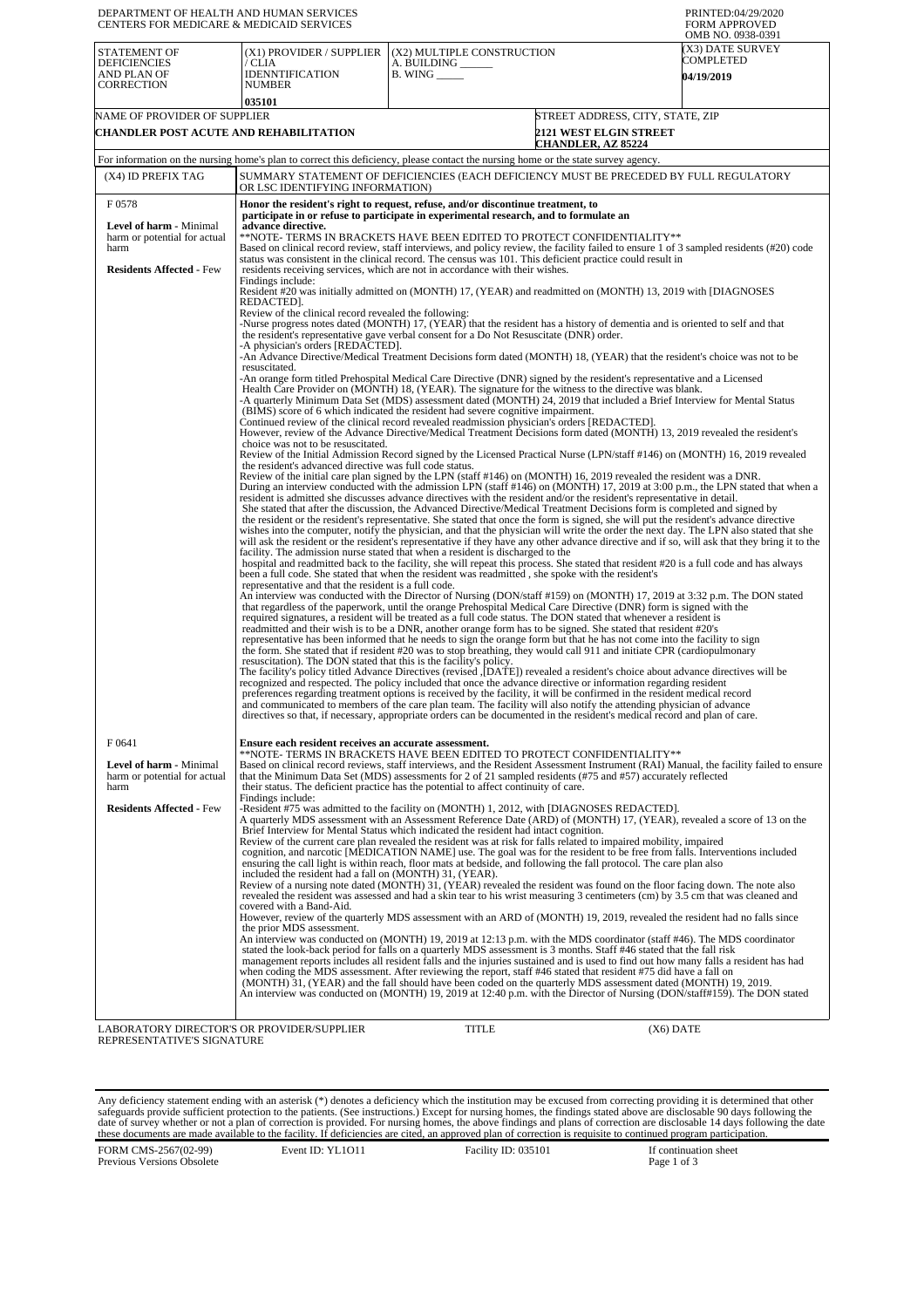| DEPARTMENT OF HEALTH AND HUMAN SERVICES<br><b>CENTERS FOR MEDICARE &amp; MEDICAID SERVICES</b> |                                                                                                                                                                                                                                                                                                                                                                                                                                                                                                                                                                                                                                          |                                                                                                                                                                                                                                                                                                                                                                                                                                                                                                                                                                                                                                                                                                                                                                                                                                                                                                                                                                                                                                                                                                                                                                                                                                                                                                                                                                                                                                                                                                                                                                                                                                                                                                                                                                                                                                                                                                                                                                                                                                                                                                                                                                                                                                                                                                                                                                                                                                                                                                                                                                                                                                                                                                                                                                                                                                                     | PRINTED:04/29/2020<br><b>FORM APPROVED</b><br>OMB NO. 0938-0391                                                                                                                                                                                                                                                                                                                                                                                                                                                                                  |  |  |
|------------------------------------------------------------------------------------------------|------------------------------------------------------------------------------------------------------------------------------------------------------------------------------------------------------------------------------------------------------------------------------------------------------------------------------------------------------------------------------------------------------------------------------------------------------------------------------------------------------------------------------------------------------------------------------------------------------------------------------------------|-----------------------------------------------------------------------------------------------------------------------------------------------------------------------------------------------------------------------------------------------------------------------------------------------------------------------------------------------------------------------------------------------------------------------------------------------------------------------------------------------------------------------------------------------------------------------------------------------------------------------------------------------------------------------------------------------------------------------------------------------------------------------------------------------------------------------------------------------------------------------------------------------------------------------------------------------------------------------------------------------------------------------------------------------------------------------------------------------------------------------------------------------------------------------------------------------------------------------------------------------------------------------------------------------------------------------------------------------------------------------------------------------------------------------------------------------------------------------------------------------------------------------------------------------------------------------------------------------------------------------------------------------------------------------------------------------------------------------------------------------------------------------------------------------------------------------------------------------------------------------------------------------------------------------------------------------------------------------------------------------------------------------------------------------------------------------------------------------------------------------------------------------------------------------------------------------------------------------------------------------------------------------------------------------------------------------------------------------------------------------------------------------------------------------------------------------------------------------------------------------------------------------------------------------------------------------------------------------------------------------------------------------------------------------------------------------------------------------------------------------------------------------------------------------------------------------------------------------------|--------------------------------------------------------------------------------------------------------------------------------------------------------------------------------------------------------------------------------------------------------------------------------------------------------------------------------------------------------------------------------------------------------------------------------------------------------------------------------------------------------------------------------------------------|--|--|
| STATEMENT OF<br><b>DEFICIENCIES</b><br>AND PLAN OF                                             | (X1) PROVIDER / SUPPLIER<br>/ CLIA<br><b>IDENNTIFICATION</b>                                                                                                                                                                                                                                                                                                                                                                                                                                                                                                                                                                             | (X2) MULTIPLE CONSTRUCTION<br>A. BUILDING<br>$B.$ WING $\_\_\_\_\_\_\$                                                                                                                                                                                                                                                                                                                                                                                                                                                                                                                                                                                                                                                                                                                                                                                                                                                                                                                                                                                                                                                                                                                                                                                                                                                                                                                                                                                                                                                                                                                                                                                                                                                                                                                                                                                                                                                                                                                                                                                                                                                                                                                                                                                                                                                                                                                                                                                                                                                                                                                                                                                                                                                                                                                                                                              | (X3) DATE SURVEY<br>COMPLETED<br><b>04/19/2019</b>                                                                                                                                                                                                                                                                                                                                                                                                                                                                                               |  |  |
| <b>CORRECTION</b>                                                                              | <b>NUMBER</b><br>035101                                                                                                                                                                                                                                                                                                                                                                                                                                                                                                                                                                                                                  |                                                                                                                                                                                                                                                                                                                                                                                                                                                                                                                                                                                                                                                                                                                                                                                                                                                                                                                                                                                                                                                                                                                                                                                                                                                                                                                                                                                                                                                                                                                                                                                                                                                                                                                                                                                                                                                                                                                                                                                                                                                                                                                                                                                                                                                                                                                                                                                                                                                                                                                                                                                                                                                                                                                                                                                                                                                     |                                                                                                                                                                                                                                                                                                                                                                                                                                                                                                                                                  |  |  |
| NAME OF PROVIDER OF SUPPLIER                                                                   |                                                                                                                                                                                                                                                                                                                                                                                                                                                                                                                                                                                                                                          |                                                                                                                                                                                                                                                                                                                                                                                                                                                                                                                                                                                                                                                                                                                                                                                                                                                                                                                                                                                                                                                                                                                                                                                                                                                                                                                                                                                                                                                                                                                                                                                                                                                                                                                                                                                                                                                                                                                                                                                                                                                                                                                                                                                                                                                                                                                                                                                                                                                                                                                                                                                                                                                                                                                                                                                                                                                     | STREET ADDRESS, CITY, STATE, ZIP                                                                                                                                                                                                                                                                                                                                                                                                                                                                                                                 |  |  |
| CHANDLER POST ACUTE AND REHABILITATION                                                         |                                                                                                                                                                                                                                                                                                                                                                                                                                                                                                                                                                                                                                          | <b>2121 WEST ELGIN STREET</b><br><b>CHANDLER, AZ 85224</b>                                                                                                                                                                                                                                                                                                                                                                                                                                                                                                                                                                                                                                                                                                                                                                                                                                                                                                                                                                                                                                                                                                                                                                                                                                                                                                                                                                                                                                                                                                                                                                                                                                                                                                                                                                                                                                                                                                                                                                                                                                                                                                                                                                                                                                                                                                                                                                                                                                                                                                                                                                                                                                                                                                                                                                                          |                                                                                                                                                                                                                                                                                                                                                                                                                                                                                                                                                  |  |  |
|                                                                                                |                                                                                                                                                                                                                                                                                                                                                                                                                                                                                                                                                                                                                                          | For information on the nursing home's plan to correct this deficiency, please contact the nursing home or the state survey agency.                                                                                                                                                                                                                                                                                                                                                                                                                                                                                                                                                                                                                                                                                                                                                                                                                                                                                                                                                                                                                                                                                                                                                                                                                                                                                                                                                                                                                                                                                                                                                                                                                                                                                                                                                                                                                                                                                                                                                                                                                                                                                                                                                                                                                                                                                                                                                                                                                                                                                                                                                                                                                                                                                                                  |                                                                                                                                                                                                                                                                                                                                                                                                                                                                                                                                                  |  |  |
| (X4) ID PREFIX TAG                                                                             | OR LSC IDENTIFYING INFORMATION)                                                                                                                                                                                                                                                                                                                                                                                                                                                                                                                                                                                                          | SUMMARY STATEMENT OF DEFICIENCIES (EACH DEFICIENCY MUST BE PRECEDED BY FULL REGULATORY                                                                                                                                                                                                                                                                                                                                                                                                                                                                                                                                                                                                                                                                                                                                                                                                                                                                                                                                                                                                                                                                                                                                                                                                                                                                                                                                                                                                                                                                                                                                                                                                                                                                                                                                                                                                                                                                                                                                                                                                                                                                                                                                                                                                                                                                                                                                                                                                                                                                                                                                                                                                                                                                                                                                                              |                                                                                                                                                                                                                                                                                                                                                                                                                                                                                                                                                  |  |  |
| F 0641                                                                                         | (continued from page 1)                                                                                                                                                                                                                                                                                                                                                                                                                                                                                                                                                                                                                  |                                                                                                                                                                                                                                                                                                                                                                                                                                                                                                                                                                                                                                                                                                                                                                                                                                                                                                                                                                                                                                                                                                                                                                                                                                                                                                                                                                                                                                                                                                                                                                                                                                                                                                                                                                                                                                                                                                                                                                                                                                                                                                                                                                                                                                                                                                                                                                                                                                                                                                                                                                                                                                                                                                                                                                                                                                                     |                                                                                                                                                                                                                                                                                                                                                                                                                                                                                                                                                  |  |  |
| Level of harm - Minimal<br>harm or potential for actual<br>harm                                | the expectation is that the MDS assessments are coded according to the Resident Assessment Instrument (RAI) manual.<br>The RAI manual revealed the review period for falls is from the day after the ARD of the last MDS assessment to the ARD of<br>the current assessment. The manual instructs to review all available sources including incident reports, fall logs, and the clinical<br>record, for any fall since the last assessment, no matter whether the fall occurred while out in the community, in the hospital, or in the<br>nursing home. The manual also instructs to code yes if the resident has fallen since the last |                                                                                                                                                                                                                                                                                                                                                                                                                                                                                                                                                                                                                                                                                                                                                                                                                                                                                                                                                                                                                                                                                                                                                                                                                                                                                                                                                                                                                                                                                                                                                                                                                                                                                                                                                                                                                                                                                                                                                                                                                                                                                                                                                                                                                                                                                                                                                                                                                                                                                                                                                                                                                                                                                                                                                                                                                                                     |                                                                                                                                                                                                                                                                                                                                                                                                                                                                                                                                                  |  |  |
| <b>Residents Affected - Few</b>                                                                | assessment.<br>-Resident #57 was admitted to the facility on (MONTH) 5, (YEAR), with [DIAGNOSES REDACTED].<br>Review of the annual MDS assessment dated (MONTH) 12, 2019, revealed a BIMS score of 15 which indicated the resident was<br>cognitively intact. The MDS assessment also included the resident received an anticoagulant medication for 7 days during<br>the 7 look-back period.                                                                                                                                                                                                                                            |                                                                                                                                                                                                                                                                                                                                                                                                                                                                                                                                                                                                                                                                                                                                                                                                                                                                                                                                                                                                                                                                                                                                                                                                                                                                                                                                                                                                                                                                                                                                                                                                                                                                                                                                                                                                                                                                                                                                                                                                                                                                                                                                                                                                                                                                                                                                                                                                                                                                                                                                                                                                                                                                                                                                                                                                                                                     |                                                                                                                                                                                                                                                                                                                                                                                                                                                                                                                                                  |  |  |
|                                                                                                | Review of the physician's orders [REDACTED].<br>Review of the Medication Administration Record [REDACTED].<br>coding MDS assessments.                                                                                                                                                                                                                                                                                                                                                                                                                                                                                                    | An interview was conducted on (MONTH) 19, 2019 at 12:31 p.m. with the MDS Coordinator (staff #46). She stated that she<br>Staff #46 stated that she had been coding [MEDICATION NAME] as an anticoagulant, but after reviewing the RAI manual, she<br>realized it should not have been coded as an anticoagulant on the assessment.<br>An interview was conducted on (MONTH) 19, 2019 at 12:43 p.m., with the DON. She stated the facility's policy is to follow<br>The RAI manual instructs to review the resident's clinical record for documentation that anticoagulant medications were<br>received by the resident during the 7 day look-back period and record the number of days the resident was administered an                                                                                                                                                                                                                                                                                                                                                                                                                                                                                                                                                                                                                                                                                                                                                                                                                                                                                                                                                                                                                                                                                                                                                                                                                                                                                                                                                                                                                                                                                                                                                                                                                                                                                                                                                                                                                                                                                                                                                                                                                                                                                                                            | follows the RAI manual when coding MDS assessments. She stated that she reviews the resident's MAR indicated [REDACTED].<br>the RAI manual when coding the MDS assessment. The DON stated that her expectation is that the RAI manual be followed when                                                                                                                                                                                                                                                                                           |  |  |
| F0677                                                                                          |                                                                                                                                                                                                                                                                                                                                                                                                                                                                                                                                                                                                                                          | Provide care and assistance to perform activities of daily living for any resident who is                                                                                                                                                                                                                                                                                                                                                                                                                                                                                                                                                                                                                                                                                                                                                                                                                                                                                                                                                                                                                                                                                                                                                                                                                                                                                                                                                                                                                                                                                                                                                                                                                                                                                                                                                                                                                                                                                                                                                                                                                                                                                                                                                                                                                                                                                                                                                                                                                                                                                                                                                                                                                                                                                                                                                           | anticoagulant medication. The RAI manual also instructs to not include antiplatelet medications such as [MEDICATION NAME].                                                                                                                                                                                                                                                                                                                                                                                                                       |  |  |
|                                                                                                | unable.                                                                                                                                                                                                                                                                                                                                                                                                                                                                                                                                                                                                                                  |                                                                                                                                                                                                                                                                                                                                                                                                                                                                                                                                                                                                                                                                                                                                                                                                                                                                                                                                                                                                                                                                                                                                                                                                                                                                                                                                                                                                                                                                                                                                                                                                                                                                                                                                                                                                                                                                                                                                                                                                                                                                                                                                                                                                                                                                                                                                                                                                                                                                                                                                                                                                                                                                                                                                                                                                                                                     |                                                                                                                                                                                                                                                                                                                                                                                                                                                                                                                                                  |  |  |
| <b>Level of harm - Minimal</b><br>harm or potential for actual<br>harm                         | needs not being met. The census was 101.                                                                                                                                                                                                                                                                                                                                                                                                                                                                                                                                                                                                 | **NOTE- TERMS IN BRACKETS HAVE BEEN EDITED TO PROTECT CONFIDENTIALITY**<br>sampled residents (#200) received an adequate number of showers. The deficient practice could result hygiene                                                                                                                                                                                                                                                                                                                                                                                                                                                                                                                                                                                                                                                                                                                                                                                                                                                                                                                                                                                                                                                                                                                                                                                                                                                                                                                                                                                                                                                                                                                                                                                                                                                                                                                                                                                                                                                                                                                                                                                                                                                                                                                                                                                                                                                                                                                                                                                                                                                                                                                                                                                                                                                             | Based on clinical record review, staff interviews, facility documentation, and policy and procedures, the facility failed to ensure 1 of 8                                                                                                                                                                                                                                                                                                                                                                                                       |  |  |
| <b>Residents Affected - Few</b>                                                                | Findings include:                                                                                                                                                                                                                                                                                                                                                                                                                                                                                                                                                                                                                        |                                                                                                                                                                                                                                                                                                                                                                                                                                                                                                                                                                                                                                                                                                                                                                                                                                                                                                                                                                                                                                                                                                                                                                                                                                                                                                                                                                                                                                                                                                                                                                                                                                                                                                                                                                                                                                                                                                                                                                                                                                                                                                                                                                                                                                                                                                                                                                                                                                                                                                                                                                                                                                                                                                                                                                                                                                                     |                                                                                                                                                                                                                                                                                                                                                                                                                                                                                                                                                  |  |  |
|                                                                                                | (MONTH) 6 and 11, 2019.<br>receive a shower until (MONTH) 15, 2019.<br>appeared greasy.<br>Mondays, Wednesdays, and Fridays.<br>receives a shower, bed bath, or refuses.<br>feels yucky and he wants a shower.<br>are the first thing that will not get done.<br>the right to refuse.                                                                                                                                                                                                                                                                                                                                                    | Resident #200 was admitted to the facility on (MONTH) 3, 2019, with [DIAGNOSES REDACTED].<br>Review of a care plan imitated (MONTH) 3, 2019 revealed the resident had an Activities of Daily Living (ADL) self-care<br>performance deficit related to right sided [MEDICAL CONDITION]. The goal was that the resident would maintain the current<br>level of function in grooming and personal hygiene with one person physical care. Interventions included encouraging the<br>resident to participate to the fullest extent possible with each interaction.<br>Review of the electronic CNA documentation for what types of bathing activity was completed revealed the resident did not<br>During an observation conducted of resident #200 on (MONTH) 15, 2019 at 2:34 PM, the resident appeared unclean and his hair<br>An interview was conducted with the resident's spouse on (MONTH) 16, 2019 at 8:33 AM. The spouse stated she had a concern<br>regarding showers being provided to the resident. The spouse stated that she had requested the resident be showered on<br>An interview was conducted with a CNA (staff #127) on (MONTH) 18, 2019 at 12:21 PM. The CNA stated that the residents<br>receive showers twice a week. The CNA said if a resident wants a specific schedule or an extra shower, they will provide<br>it. Staff #127 stated that if a resident refuses a shower, they will have the resident sign the shower sheet and write<br>refused on it. The CNA stated that resident #200 is scheduled for showers on Monday and Thursday evenings and that the<br>resident should receive a shower tonight. Staff #127 further stated that it is documented electronically if the resident<br>was not provided last night. The resident stated that only one shower has been provided since admission. The resident<br>stated that he is supposed to be provided showers three times a week. Resident #200 stated that his hair is dirty and he<br>During an interview conducted with another staff member during the survey, the staff member stated that if staff calls out<br>or they are short staffed, showers are not provided. The staff member also stated that the bed linens are changed when the<br>resident receives a shower and that the linens are not changed if the resident does not get a shower.<br>An interview was conducted with the Director of Nursing (DON/staff #159) on (MONTH) 19, 2019 at 11:03 AM. She stated that<br>showers more often. The DON said if the resident refuses, they can offer a bed bath but that the resident has<br>The facility's policy and procedure for Activities of Daily Living revealed that if a resident is unable to carry out<br>activities of daily living, the necessary services to maintain good nutrition, grooming and personal oral hygiene will be | Review of the paper Skin Monitoring: Comprehensive CNA (Certified Nursing Assistant) Shower Review forms revealed refused on<br>An interview was conducted with resident #200 on (MONTH) 19, 2019 at 10:38 AM. The resident stated that the scheduled shower<br>During an interview conducted with a staff member during the survey, the staff member stated that if they are short staffed, showers<br>her expectation is that the residents receive showers twice a week. She stated they will try to accommodate the resident if they request |  |  |
|                                                                                                |                                                                                                                                                                                                                                                                                                                                                                                                                                                                                                                                                                                                                                          | provided by qualified staff. Bathing will be offered at least twice weekly and PRN per resident request. The policy<br>included ADL care will be documented in the medical record accordingly.                                                                                                                                                                                                                                                                                                                                                                                                                                                                                                                                                                                                                                                                                                                                                                                                                                                                                                                                                                                                                                                                                                                                                                                                                                                                                                                                                                                                                                                                                                                                                                                                                                                                                                                                                                                                                                                                                                                                                                                                                                                                                                                                                                                                                                                                                                                                                                                                                                                                                                                                                                                                                                                      |                                                                                                                                                                                                                                                                                                                                                                                                                                                                                                                                                  |  |  |
| F0684                                                                                          | goals.                                                                                                                                                                                                                                                                                                                                                                                                                                                                                                                                                                                                                                   | Provide appropriate treatment and care according to orders, resident's preferences and                                                                                                                                                                                                                                                                                                                                                                                                                                                                                                                                                                                                                                                                                                                                                                                                                                                                                                                                                                                                                                                                                                                                                                                                                                                                                                                                                                                                                                                                                                                                                                                                                                                                                                                                                                                                                                                                                                                                                                                                                                                                                                                                                                                                                                                                                                                                                                                                                                                                                                                                                                                                                                                                                                                                                              |                                                                                                                                                                                                                                                                                                                                                                                                                                                                                                                                                  |  |  |
| Level of harm - Minimal<br>harm or potential for actual<br>harm                                |                                                                                                                                                                                                                                                                                                                                                                                                                                                                                                                                                                                                                                          | **NOTE- TERMS IN BRACKETS HAVE BEEN EDITED TO PROTECT CONFIDENTIALITY**<br>Based on clinical record review, staff interviews, and policy review, the facility failed to ensure medications were<br>administered in accordance with professional standards of practice for 1 of 4 sampled residents (#26). The deficient<br>practice could result in a resident missing doses of physician ordered medications.                                                                                                                                                                                                                                                                                                                                                                                                                                                                                                                                                                                                                                                                                                                                                                                                                                                                                                                                                                                                                                                                                                                                                                                                                                                                                                                                                                                                                                                                                                                                                                                                                                                                                                                                                                                                                                                                                                                                                                                                                                                                                                                                                                                                                                                                                                                                                                                                                                      |                                                                                                                                                                                                                                                                                                                                                                                                                                                                                                                                                  |  |  |
| <b>Residents Affected - Few</b>                                                                | Findings include:                                                                                                                                                                                                                                                                                                                                                                                                                                                                                                                                                                                                                        | Resident #26 was admitted to the facility on (MONTH) 21, (YEAR), with [DIAGNOSES REDACTED].<br>Review of the clinical record revealed physician's orders [REDACTED].<br>A quarterly Minimum Data Set (MDS) assessment dated (MONTH) 1, (YEAR) revealed a score of 12 on the Brief Interview for<br>Mental Status which indicated the resident had moderate impaired cognition.<br>Review of a physician's note dated (MONTH) 17, (YEAR), revealed the resident has had an overall expected decline with her<br>which is her baseline. The note revealed there has been several days where the resident has pocketed her medications<br>including her [MEDICAL CONDITION] medications, and has thrown them under her bed or in the trash can. Staff has found the<br>medications several times. The note also included that the physician had spoken with the nursing staff in depth about<br>making sure the resident is taking her medications without pocketing them.<br>that resident #26 does have a habit of spitting out her medications and that she usually finds the pills in the resident's<br>bed. The CNA stated that it happens every now and then and that each time it happens she notifies the nurse.<br>An interview was conducted with a Licensed Practical Nurse (LPN/staff #92) on (MONTH) 17, 2019 at 2:10 PM. The LPN stated                                                                                                                                                                                                                                                                                                                                                                                                                                                                                                                                                                                                                                                                                                                                                                                                                                                                                                                                                                                                                                                                                                                                                                                                                                                                                                                                                                                                                                                                                                  | dementia both physically and mentally and that the resident continues to have approximately 2 [MEDICAL CONDITION] a month<br>An interview was conducted with a Certified Nursing Assistant (CNA/staff #81) on (MONTH) 17, 2019 at 1:53 PM. The CNA stated                                                                                                                                                                                                                                                                                        |  |  |
| FORM CMS-2567(02-99)<br>Previous Versions Obsolete                                             | Event ID: YL1011                                                                                                                                                                                                                                                                                                                                                                                                                                                                                                                                                                                                                         | Facility ID: 035101                                                                                                                                                                                                                                                                                                                                                                                                                                                                                                                                                                                                                                                                                                                                                                                                                                                                                                                                                                                                                                                                                                                                                                                                                                                                                                                                                                                                                                                                                                                                                                                                                                                                                                                                                                                                                                                                                                                                                                                                                                                                                                                                                                                                                                                                                                                                                                                                                                                                                                                                                                                                                                                                                                                                                                                                                                 | If continuation sheet<br>Page 2 of 3                                                                                                                                                                                                                                                                                                                                                                                                                                                                                                             |  |  |